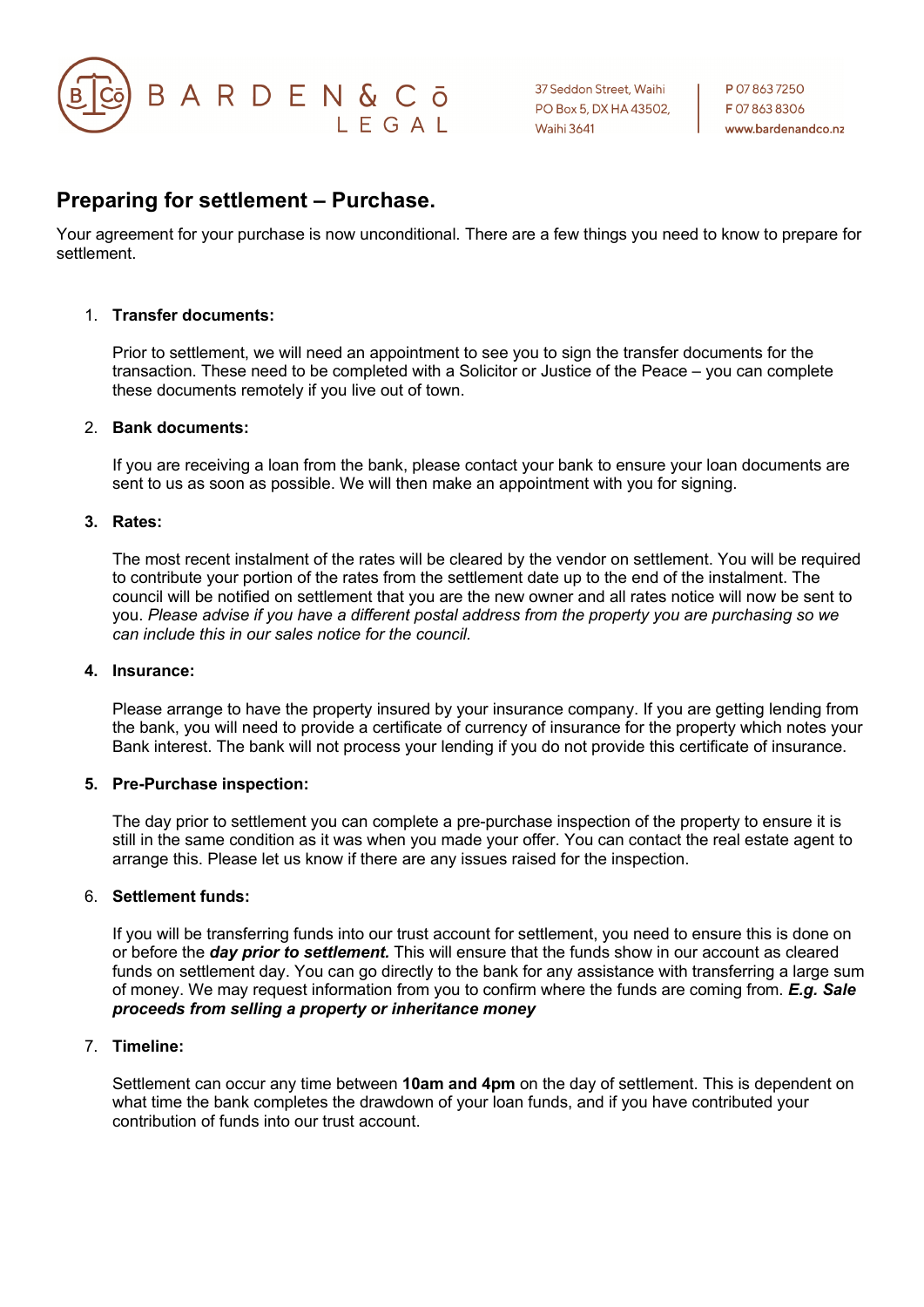

37 Seddon Street, Waihi PO Box 5, DX HA 43502, **Waihi 3641** 

P 078637250 F078638306 www.bardonandco.nz

# **Purchasing a property**

This information sheet sets out the steps to buying a property and how we assist you during the process.

#### **THE AGREEMENT**

The first step is to enter into a Sale and Purchase agreement. We prefer to review sale and purchase agreements prior to you signing. Please give your agent our contact details. You should include conditions in your agreement to ensure you are happy with the property and have the finance to buy it.

Examples of conditions are; Finance, Builders Report, LIM (Council Report), Due Diligence, Solicitor Approval, Methamphetamine testing.

**Due Diligence:** That the property is suitable for the Purchasers intended use.

**Finance Condition:** For satisfaction of your Finance Condition we will require a letter or email from your bank confirming your finance has been accepted.

**LIM Report:** Is a review of the relevant information that the council holds on the property and is highly recommended. You will need to advise us if you want us to order this for you. Alternatively, you are able to order from the local council where the property is situated. Please note there is a fee payable for all LIM reports. It is often what is missing from a LIM report that is important and as we do not have knowledge of the property you must read the LIM report yourself with any queries you have in mind in relation to the property. E.g. has any renovation work been done?

**Builders Report:** We highly recommend you obtain a builder's report on the Property. Note that some builders may provide an option of either a written or verbal report. If there are any issues raised in the report, the Vendor is able to request a copy of the written report, so we recommend you obtain a written report.

Once the agreement is signed by all parties; the Agent will send the signed agreement to us.

#### **CONDITIONS**

We need to stay in touch in relation to the satisfaction of any conditions in the agreement. We will also obtain a copy of the property's title and advise you on that.

We will contact you on or before the due date of each condition to seek your instructions. The due dates are important. If everything is okay then we will advise the Solicitor acting for the Vendor that the agreement is unconditional.

#### **DEPOSIT**

The deposit is normally due when the agreement becomes unconditional unless your agreement states otherwise. The deposit needs to be paid directly to the real estate agent if that is what the agreement states. Otherwise it is paid into the Purchaser's Solicitors Trust Account. It is your responsibility to attend to payment of the full deposit amount on unconditional day.

#### **SETTLEMENT DATE**

The settlement date is the date that you must pay for the property and that you can move into the property.